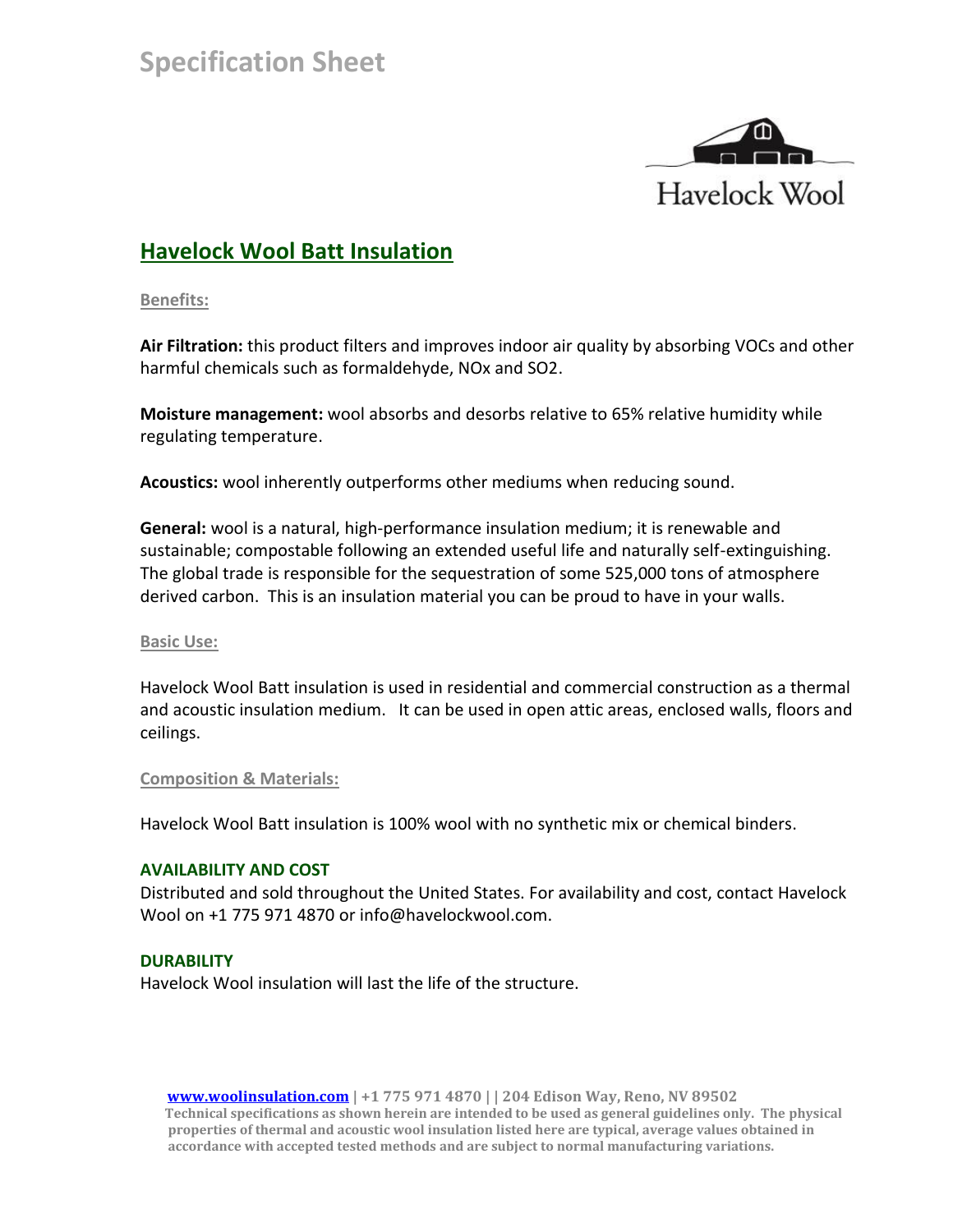#### **TECHNICAL DATA**

#### **Compliance:**

**Bureau of Electronic and Appliance** Repair, Home Furnishings and **Thermal Insulation** 

#### **California Bureau of Thermal Insulation: License #T1500 / Registry #CA-T500**



**Physical Properties:**





| <b>Property</b>             | Performance                              | Test       |
|-----------------------------|------------------------------------------|------------|
| <b>Surface Burning</b>      | Flame Spread (Class A)                   | ASTM E-84  |
| Fire Hazard                 | Smoke Developed (Class A)                | ASTM E-84  |
| <b>Thermal Conductivity</b> | Resistance Value - see chart below       | ASTM C-518 |
| <b>Acoustics</b>            | Sound Absorption Coefficient - see below | ASTM C-423 |
|                             | Sound Abcorption Coefficients            |            |

| Sound Absorption Coefficients |  |  |                                          |  |  |  |  |  |
|-------------------------------|--|--|------------------------------------------|--|--|--|--|--|
|                               |  |  | 125 250 500 1000 2000 4000 NRC*          |  |  |  |  |  |
|                               |  |  | 0.72  0.94  0.91  0.85  0.93  0.98  0.90 |  |  |  |  |  |

\**The Noise Reduction Coefficient (commonly abbreviated NRC) is a scalar representation of the amount of sound energy absorbed upon striking a particular surface. An NRC of 0 indicates perfect reflection; an NRC of 1 indicates perfect absorption.*

#### **AVAILABLE SIZES:**

| R Value | <b>Thickness</b> | Width | S/F per bag |
|---------|------------------|-------|-------------|
|         | 2.0"             | 15.5" | 125         |
| 13      | 3.5"             | 15.5" | 90          |
| 20      | 5.5"             | 15.5" | 60          |

Note: sizes listed are typically packaged as 48" batts. Alternative lengths and widths are available upon request.

 **[www.woolinsulation.com](http://www.woolinsulation.com/) | +1 775 971 4870 | | 204 Edison Way, Reno, NV 89502 Technical specifications as shown herein are intended to be used as general guidelines only. The physical properties of thermal and acoustic wool insulation listed here are typical, average values obtained in accordance with accepted tested methods and are subject to normal manufacturing variations.**